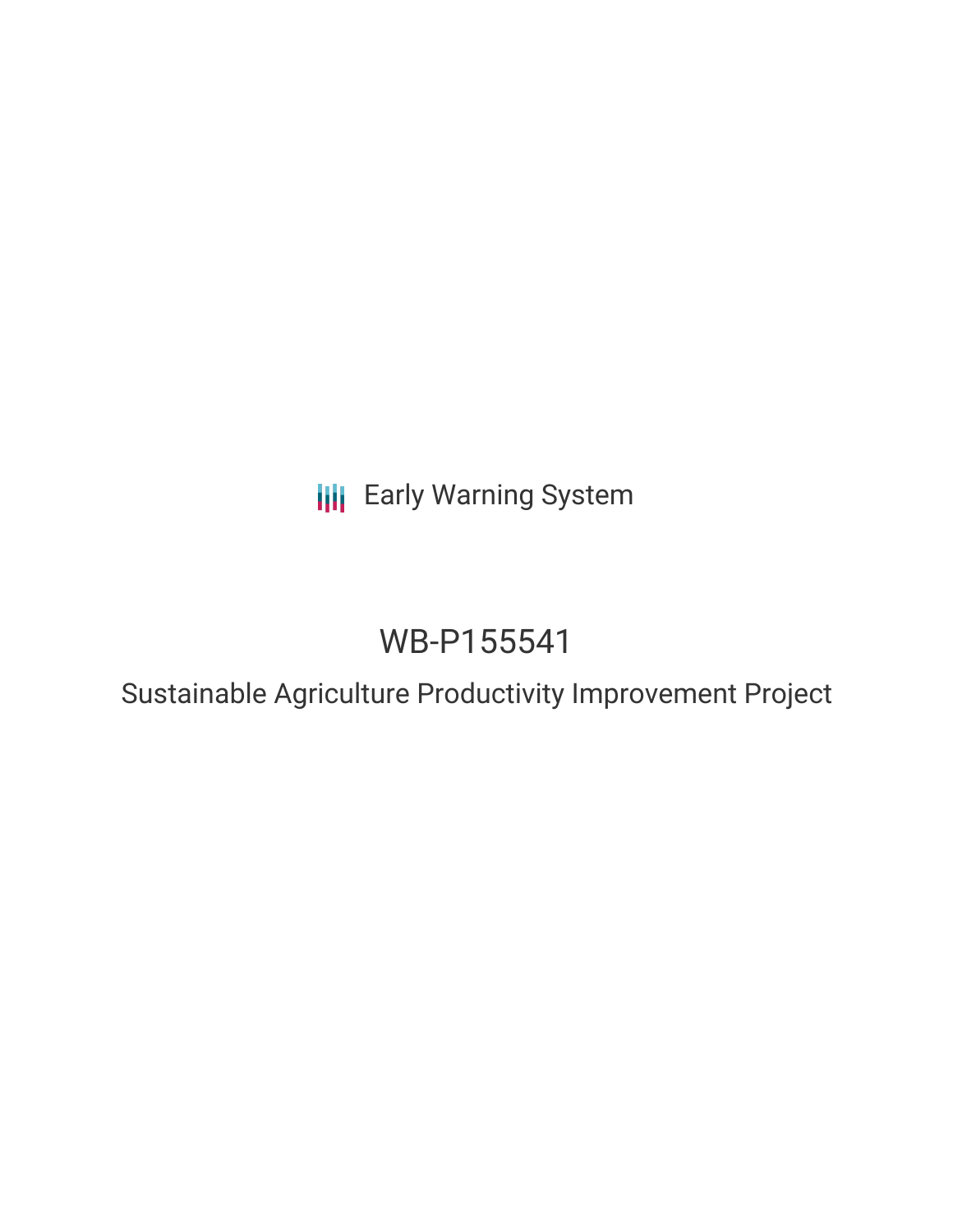

#### **Quick Facts**

| <b>Countries</b>              | Timor-Leste                      |  |
|-------------------------------|----------------------------------|--|
| <b>Specific Location</b>      | Lautem, Ainaro, Liquica, Oecusse |  |
| <b>Financial Institutions</b> | World Bank (WB)                  |  |
| <b>Bank Risk Rating</b>       | B                                |  |
| <b>Borrower</b>               | Government of Timor-Leste        |  |
| <b>Sectors</b>                | Agriculture and Forestry         |  |
| <b>Project Cost (USD)</b>     | \$21.00 million                  |  |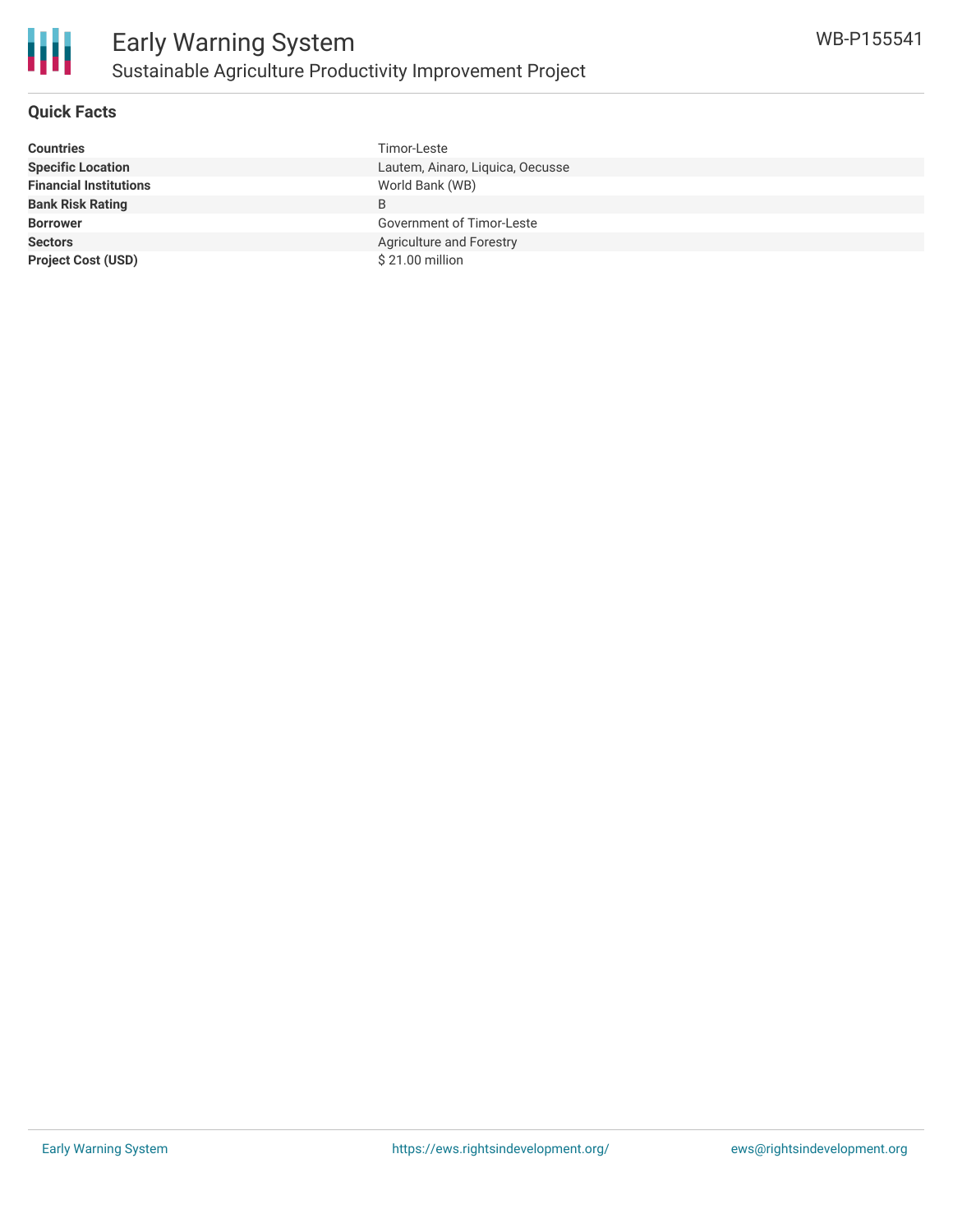

#### **Project Description**

The Project Development Objective (PDO) is to increase the productivity and marketed production of smallholder agriculture in selected geographical locations in Timor-Leste.

The Project aims to assist MAF to modernize and reform its systems of providing agricultural and environmental support services. The project will support (i) participatory district and community plans; (ii) farmer group formation and training; (iii) support for agriculture and small-scale rural investments aimed at promoting livelihoods and sustainable watersheds; (iv) strengthening MAF capacity to deliver advisory services; and (v) and improving planning, programming, and evaluation capacity.

The Project will be implemented in four watersheds, located in the municipalities of Lautem (Raumoco watershed), Ainaro/Covalima (Belulik watershed), Liquiça/Ermera/Bobonaro (Loes

watershed), and Oecusse (Tono watershed). These watersheds have been selected on the basis of the extent of food and nutrition insecurity; complementarity with other development partner and Government programs; and potential for small-scale agriculture development. The number of target areas has increased from two in the GAFSP-approved proposal to four, to acknowledge that the Project's design can successfully build on on-going efforts by development partners and government; and to support the scaling up of successful pilots to new watersheds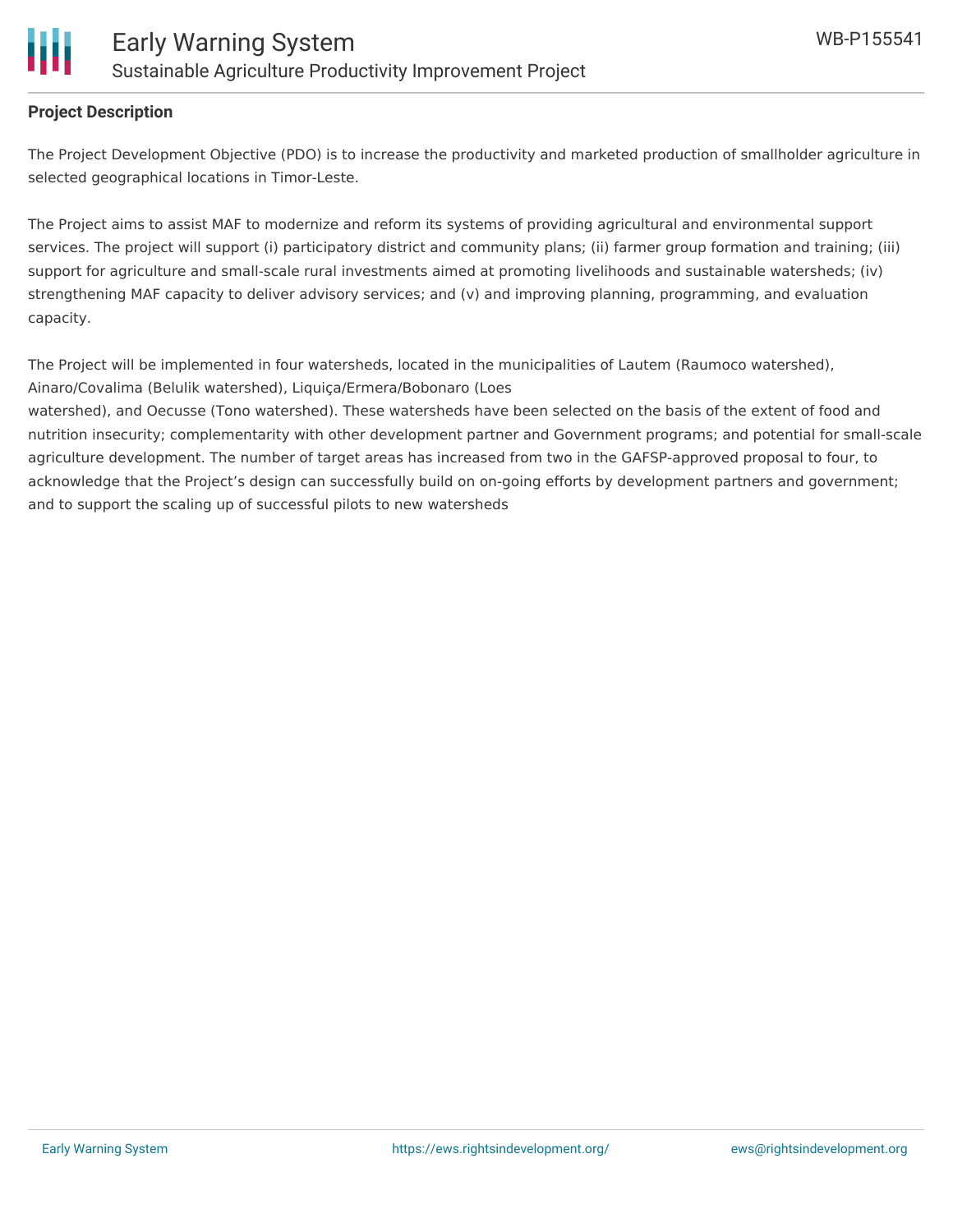

### Early Warning System Sustainable Agriculture Productivity Improvement Project

#### **Investment Description**

World Bank (WB)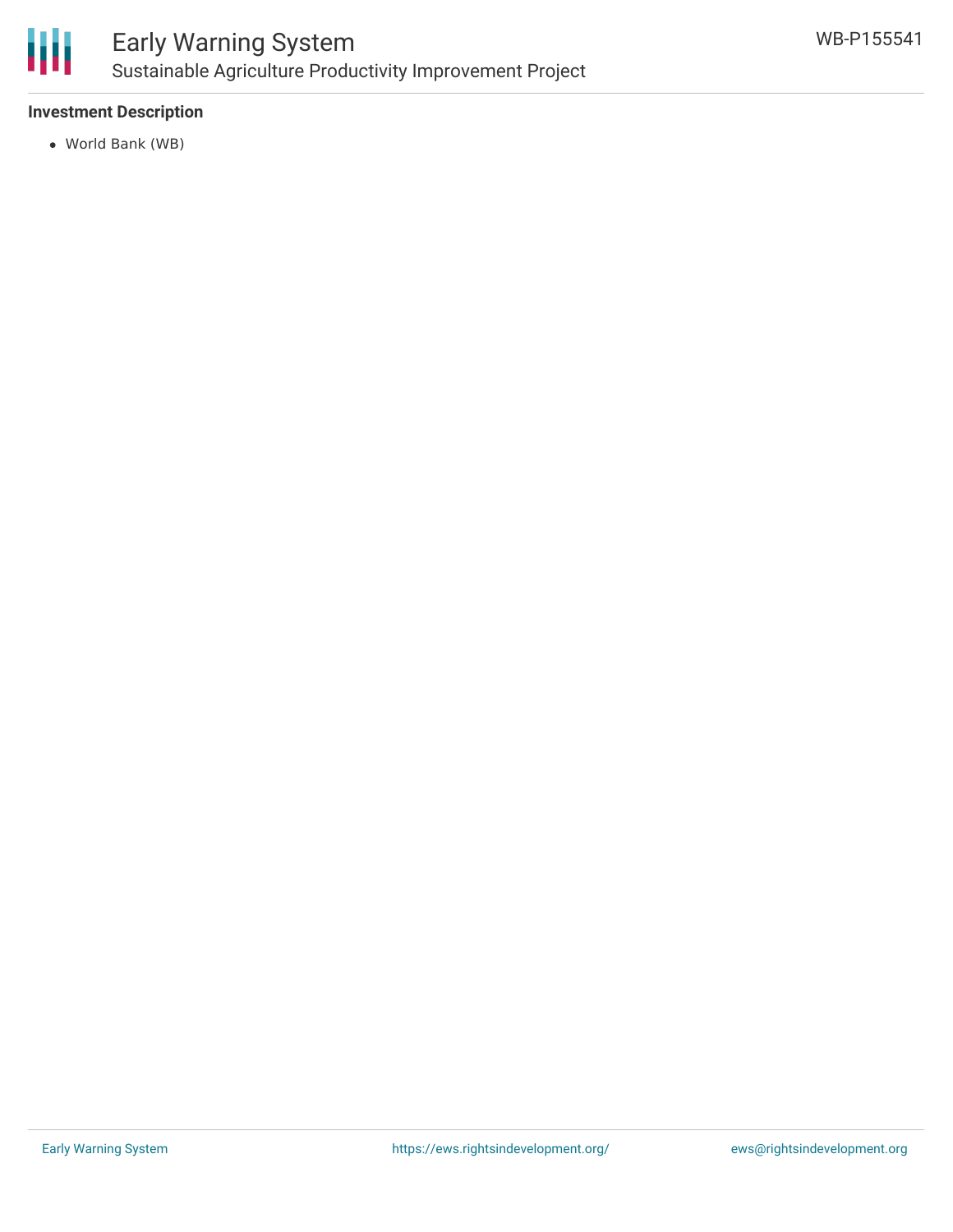

#### **Contact Information**

Name: Ministry of Agriculture and Fisheries (MAF), Government of Timor-Leste Contact: Cesar Jose Da Cruz Title: Secretary General of MAF Tel: 67077253156 Email: cejocruz@yahoo.com.au

#### ACCOUNTABILITY MECHANISM OF WORLD BANK

The World Bank Inspection Panel is the independent complaint mechanism and fact-finding body for people who believe they are likely to be, or have been, adversely affected by a World Bank-financed project. If you submit a complaint to the Inspection Panel, they may investigate to assess whether the World Bank is following its own policies and procedures for preventing harm to people or the environment. You can contact the Inspection Panel or submit a complaint by emailing ipanel@worldbank.org. You can learn more about the Inspection Panel and how to file a complaint at: http://ewebapps.worldbank.org/apps/ip/Pages/Home.aspx.